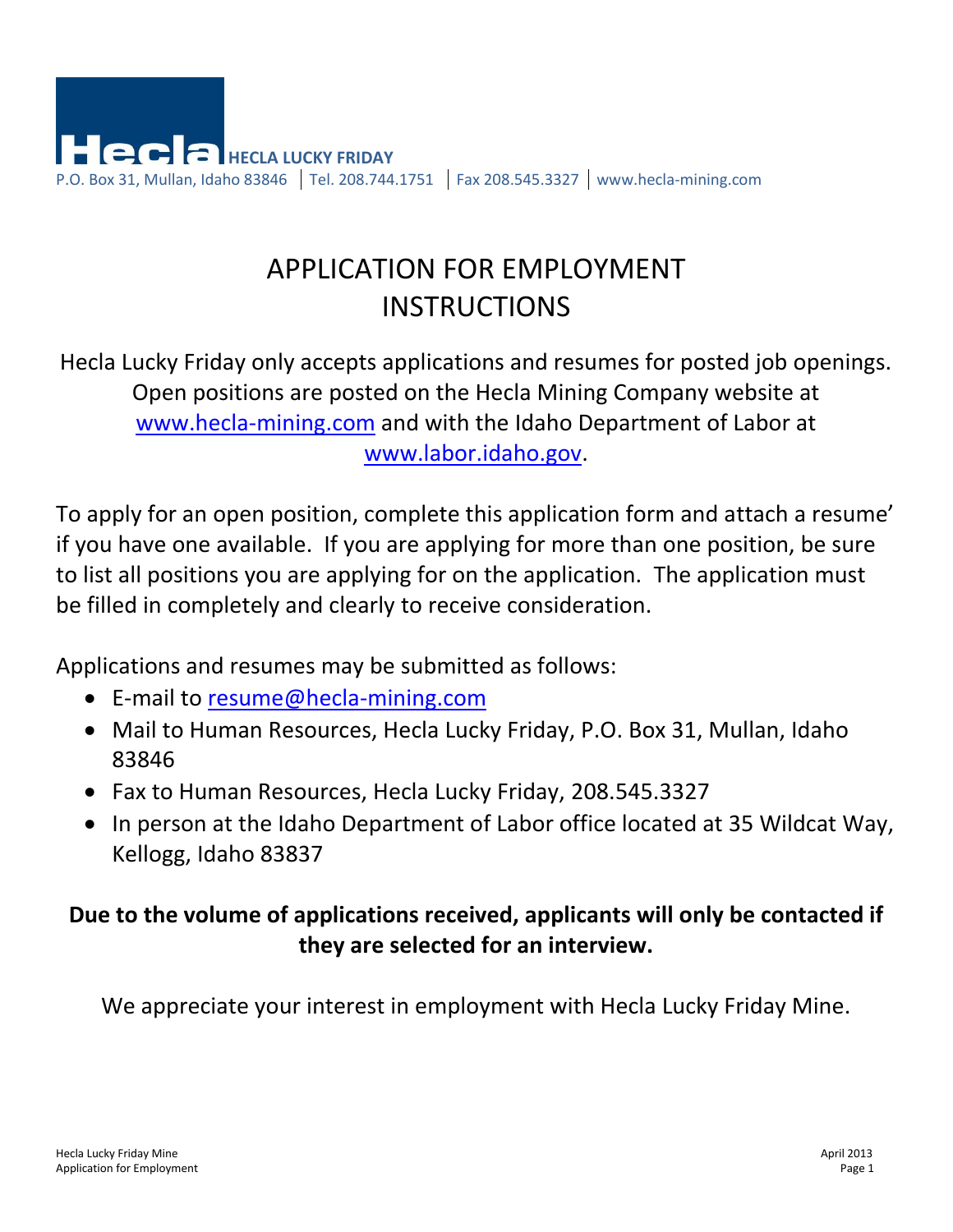

## APPLICATION FOR EMPLOYMENT

Hecla Lucky Friday is an Equal Opportunity Employer and affords equal opportunity to all applicants for all positions without regard to race, color, religion, gender, national origin, age, disability, veteran status or any other protected status under local, state or federal laws.

**Notification of the need for reasonable accommodation in the application process:** If you need an accommodation to complete the application and/or the interview process, please notify us in advance so we can make appropriate arrangements.

Date: The contraction of the position (s) Applied For:  $\Box$  and  $\Box$  and  $\Box$  and  $\Box$  and  $\Box$  and  $\Box$  and  $\Box$  and  $\Box$  and  $\Box$  and  $\Box$  and  $\Box$  and  $\Box$  and  $\Box$  and  $\Box$  and  $\Box$  and  $\Box$  and  $\Box$  and  $\Box$  and  $\Box$ 

#### **PERSONAL INFORMATION**

| Name - Last, First, Middle:                                                                                                    |                                                                   |
|--------------------------------------------------------------------------------------------------------------------------------|-------------------------------------------------------------------|
| Mailing Address, City, State, Zip Code:                                                                                        | Home Phone:                                                       |
| Physical Address, City, State, Zip Code: (If different than above).                                                            | Work Phone:                                                       |
| E-Mail Address:                                                                                                                | Cell/Message Phone:                                               |
| Are you 18 years of age or older? Mark one box below.<br>Yes<br>No                                                             |                                                                   |
| Have you ever been convicted of or entered a plea of guilty to a felony?<br>Yes<br>No.<br>If yes, provide date(s) and details: | Do you currently hold ATF Possessors<br>Clearance?<br>Yes.<br>No. |

#### **GENERAL INFORMATION**

| Date Available:                                                                                                                                                                                                                     | <b>Salary Requirements:</b> |  | Are you willing to travel?<br>Yes<br>No.                                                                   |  |
|-------------------------------------------------------------------------------------------------------------------------------------------------------------------------------------------------------------------------------------|-----------------------------|--|------------------------------------------------------------------------------------------------------------|--|
| <b>Employment Desired:</b><br>Part-Time $\Box$<br>$Full-Time$<br>$\mathrel{\mathop{\rule{.15pt}{0.05em}}\nolimits}$ No Preference $\mathrel{\mathop{\rule{.15pt}{0.05em}\hspace{.15em}\rule{.15pt}{0.05em}}\nolimits}$<br>Temporary | Yes l<br>N٥                 |  | Are you available to work shift work, including evenings,<br>graveyard, Saturdays and Sundays if required? |  |
| Have you ever been employed by Hecla Mining Company or Hecla Limited?<br>Yes<br>No.<br>If yes, give date(s) and location(s) of employment:                                                                                          |                             |  | How were you referred to Hecla Lucky<br>Friday?                                                            |  |
| Hecla Lucky Friday Mine                                                                                                                                                                                                             |                             |  | <b>April 2013</b>                                                                                          |  |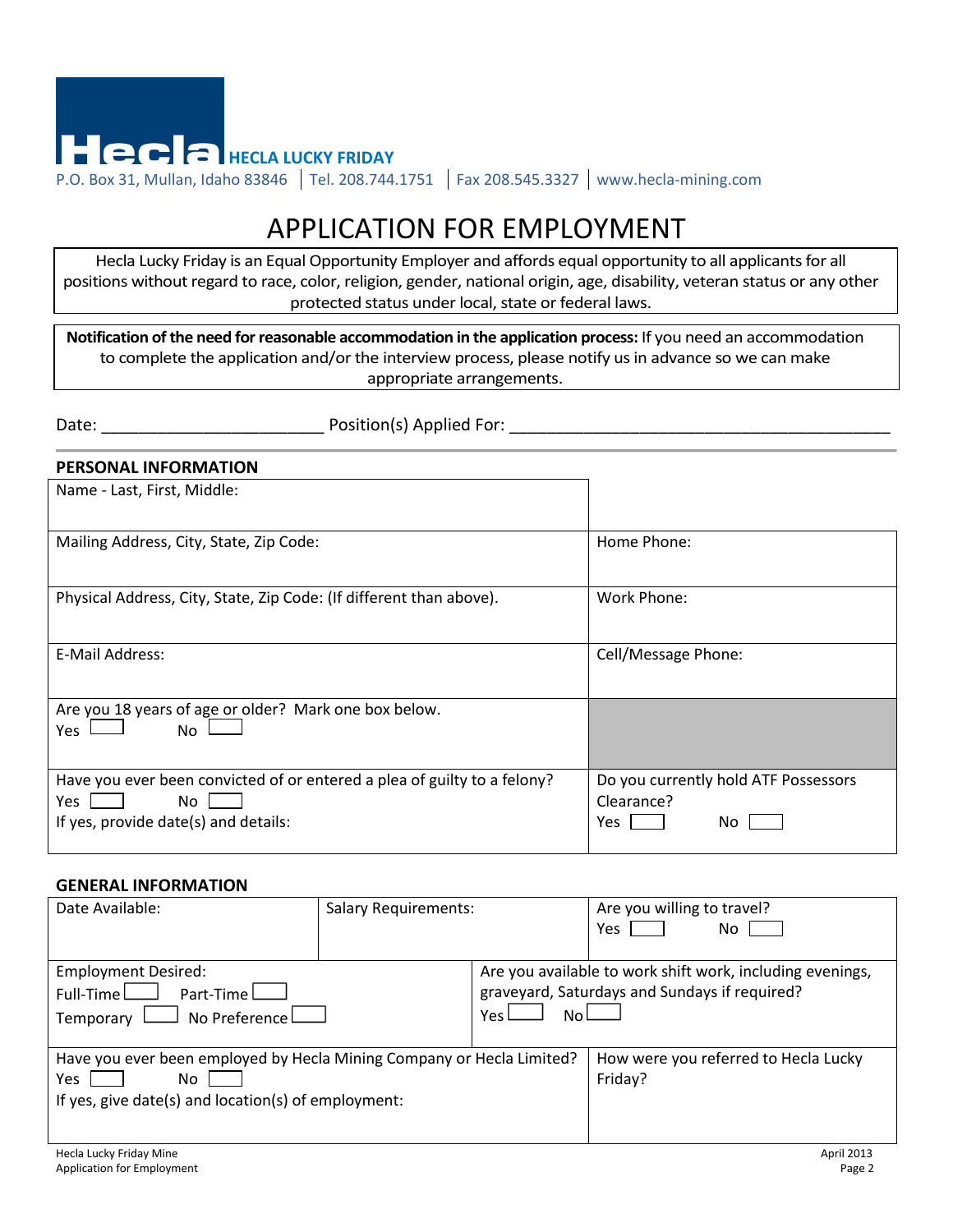#### **EMPLOYMENT HISTORY**

| <b>INSTRUCTIONS:</b>                                                                                                    |                   |                    |                                  |  |  |  |
|-------------------------------------------------------------------------------------------------------------------------|-------------------|--------------------|----------------------------------|--|--|--|
| Account for all periods of employment and unemployment. Attach additional pages if necessary.                           |                   |                    |                                  |  |  |  |
| Begin with your current or most recent employer, list all employers for whom you have worked, either full-time or part- |                   |                    |                                  |  |  |  |
| time, since you completed your full-time education. DO NOT WRITE "SEE RESUME".                                          |                   |                    |                                  |  |  |  |
| Include relevant employment before you completed your education.                                                        |                   |                    |                                  |  |  |  |
| Describe periods of unemployment, giving dates and reasons on a separate sheet and attach to this application.          |                   |                    |                                  |  |  |  |
| <b>Current or Last Employer:</b>                                                                                        | Telephone Number: |                    | May we contact?                  |  |  |  |
|                                                                                                                         |                   |                    | Yes $\Box$<br>No                 |  |  |  |
|                                                                                                                         |                   |                    |                                  |  |  |  |
| Address:                                                                                                                |                   | Dates Employed:    |                                  |  |  |  |
|                                                                                                                         |                   |                    |                                  |  |  |  |
|                                                                                                                         |                   |                    |                                  |  |  |  |
| Supervisor's Name & Title:                                                                                              |                   |                    | Starting Pay: _________________  |  |  |  |
|                                                                                                                         |                   |                    | Final Pay: ___________________   |  |  |  |
| Job Duties:                                                                                                             |                   |                    | Reason for Leaving:              |  |  |  |
|                                                                                                                         |                   |                    |                                  |  |  |  |
|                                                                                                                         |                   |                    |                                  |  |  |  |
| Employer:                                                                                                               | Telephone Number: |                    | May we contact?                  |  |  |  |
|                                                                                                                         |                   |                    | $Yes$ $\Box$<br>No               |  |  |  |
|                                                                                                                         |                   |                    |                                  |  |  |  |
| Address:                                                                                                                |                   | Dates Employed:    |                                  |  |  |  |
|                                                                                                                         |                   |                    |                                  |  |  |  |
| Supervisor's Name & Title:                                                                                              |                   |                    | Starting Pay: ________________   |  |  |  |
|                                                                                                                         |                   |                    | Final Pay: ___________________   |  |  |  |
|                                                                                                                         |                   |                    |                                  |  |  |  |
| Job Duties:                                                                                                             |                   |                    | Reason for Leaving:              |  |  |  |
|                                                                                                                         |                   |                    |                                  |  |  |  |
|                                                                                                                         |                   |                    |                                  |  |  |  |
| Employer:                                                                                                               | Telephone Number: |                    | May we contact?                  |  |  |  |
|                                                                                                                         |                   |                    | Yes $\Box$<br>$No$ $\Box$        |  |  |  |
|                                                                                                                         |                   |                    |                                  |  |  |  |
| Address:                                                                                                                |                   | Dates Employed:    |                                  |  |  |  |
|                                                                                                                         |                   |                    |                                  |  |  |  |
| Supervisor's Name & Title:                                                                                              |                   | Starting Pay: 1997 |                                  |  |  |  |
|                                                                                                                         |                   |                    |                                  |  |  |  |
|                                                                                                                         |                   |                    |                                  |  |  |  |
| Job Duties:                                                                                                             |                   |                    | Reason for Leaving:              |  |  |  |
|                                                                                                                         |                   |                    |                                  |  |  |  |
| Employer:                                                                                                               | Telephone Number: |                    | May we contact?                  |  |  |  |
|                                                                                                                         |                   |                    | Yes $\Box$<br>No                 |  |  |  |
|                                                                                                                         |                   |                    |                                  |  |  |  |
| Address:                                                                                                                |                   | Dates Employed:    |                                  |  |  |  |
|                                                                                                                         |                   |                    |                                  |  |  |  |
|                                                                                                                         |                   |                    |                                  |  |  |  |
| Supervisor's Name & Title:                                                                                              |                   |                    | Starting Pay: __________________ |  |  |  |
|                                                                                                                         |                   |                    | Final Pay: 1997                  |  |  |  |
| Job Duties:                                                                                                             |                   |                    | Reason for Leaving:              |  |  |  |
|                                                                                                                         |                   |                    |                                  |  |  |  |